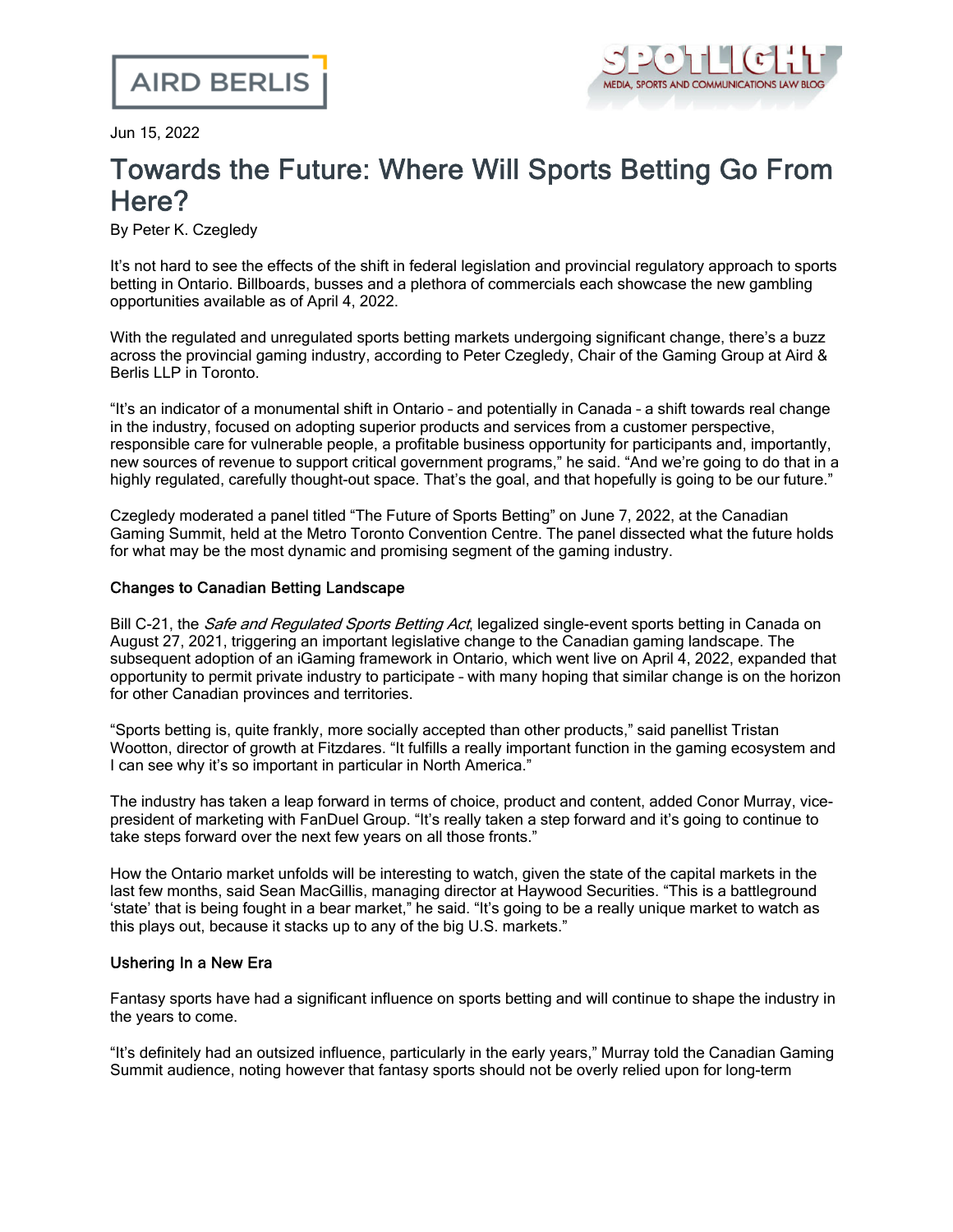success in the betting landscape. "It's important early on, but you have to win in brand, in product… There's a lot of intricacy and nuance."

"It was a good way of engaging fans in live sports in a very entertaining way while having money on the line," he said. "It warmed up the market, in a sense. When sports betting finally became legalized… it was probably a little more primed and ready to go."

And as regulations shift, so does the profile of the typical sports bettor.

Sports bettors now wager lower amounts more frequently during the week, as opposed to a "crescendo" on the weekend, said Wootton. "We've got content 24/7. We've got leagues in Latin America, Australia, the Philippines. There's so much content now, that what we're seeing from our consumers is that they are still overwhelmingly young to middle-aged, and they are now prepared to spread their dollars throughout the week."

An increase in female bettors is also of note as gaming becomes more mainstream. The emergence of the female player is a really interesting demographic and trend to watch moving forward, noted MacGillis.

#### New Product Development

Innovation will continue to occur as the industry evolves, said Brent Winston, [co-founder](https://www.linkedin.com/in/brentwinston/) and chief [executive](https://www.linkedin.com/in/brentwinston/) officer at BetSwap Limited.

"We don't see innovation happen so often, but when it does, it's quite substantial," he said. "If we're looking to the future, we will see various types of products become launched… It's all about trying to find a new way to engage the new users that everybody is fighting so desperately to acquire. If the products remain stagnant, over time you'll start to lose users because you're not engaging them in the way that they need to be engaged."

In-play gaming and microgaming are new concepts on the betting scene, added Czegledy. "Customers are still being educated on them, and some operators are feeling their way out."

One issue holding this area back may be network lag times and the issue of syncing betting interfaces to live games, said Murray. "That's the unlock that would take it up to another level."

However, live-betting opportunities do keep users engaged in certain games that in the past may have seen viewers lose interest, he said. "Previously a moment might have been completely inconsequential – a penalty in the third quarter of a blowout game… but (now) it could affect the spread."

#### A Shifting Understanding of Sports

Will the sport of today resemble the sport of tomorrow? It's a significant question to ponder as sports betting begins to organically affect the various games being played.

Living and breathing in a digital ecosystem allows esports to function well in terms of microtransactions, said MacGillis. But for traditional sports, it will be important to envision "where the puck is going" as the shift to digital continues to break down barriers.

"Esports is going to help lead the charge from a technical perspective, but the juggernauts are going to… duplicate what they're doing, and what's working, if they're smart," he said.

Traditional sports will continue to be large revenue drivers, added Winston. But as these sports enter offseason periods, those familiar with sports betting may filter towards esports and begin exploring other niche opportunities.

One area to keep an eye on going forward will be the interests of younger sports bettors and how their passions shift as the industry matures, said Murray.